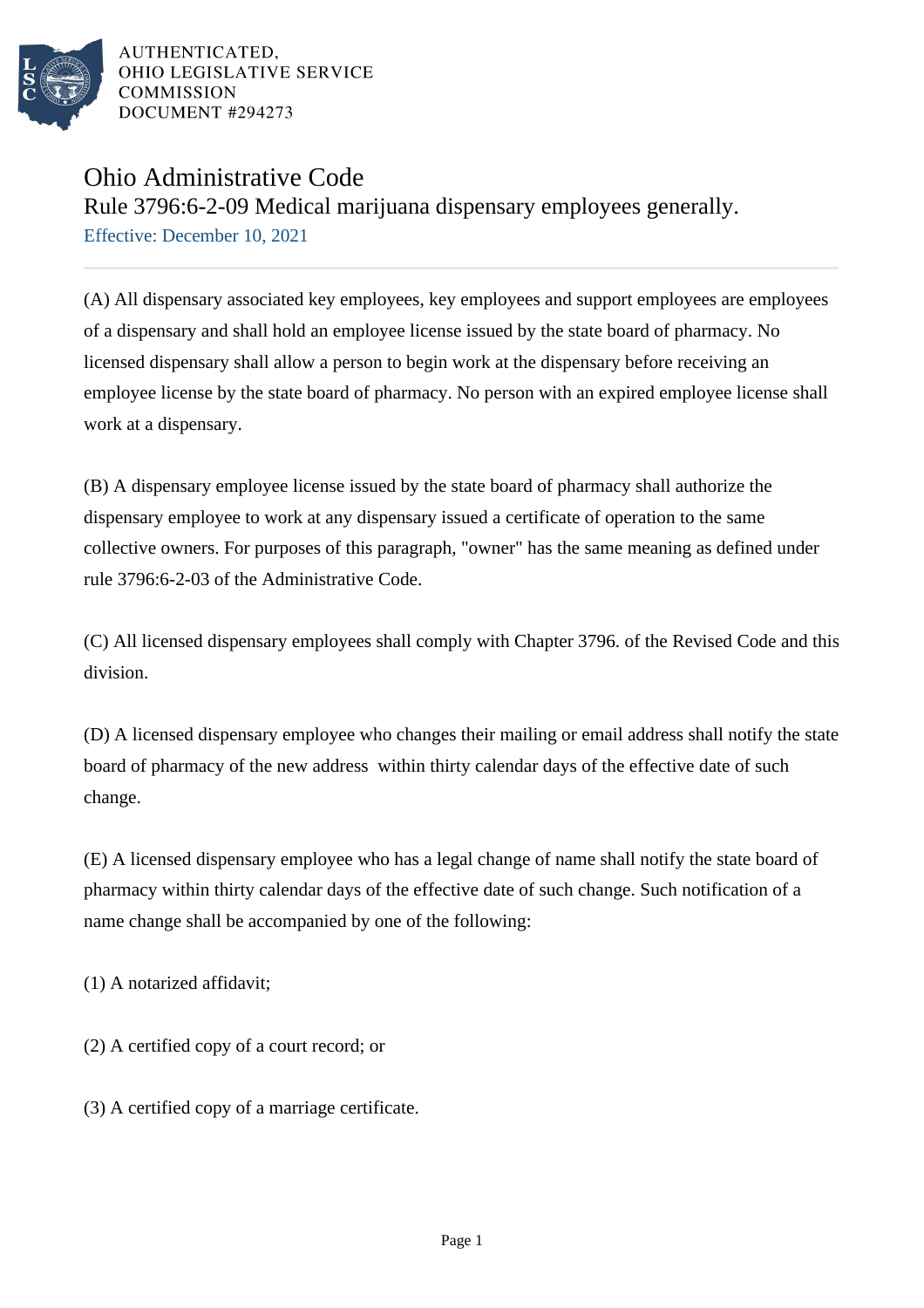

AUTHENTICATED, OHIO LEGISLATIVE SERVICE **COMMISSION** DOCUMENT #294273

(F) Licensed dispensary employees whose responsibilites require obtaining information from the drug database must register for access as required by the state board of pharmacy, pursuant to division (A)(15) of section 4729.80 of the Revised Code.

(G) Upon termination of employment or when a dispensary employee otherwise ceases to be employed with a dispensary, the dispensary shall:

(1) Collect the employee identification card for destruction and disposal by the dispensary. The dispensary shall ensure the destruction of the dispensary employee identification card as soon as possible but no more than ten calendar days from the date of termination or separation.

(2) Submit a notice of separation to the board within ten calendar days of the termination or separation of the dispensary employee in a manner determined by the board.

(H) All dispensary employee applicants must consent to be enrolled in the Ohio attorney general's retained applicant fingerprint database ("Rapback"), or other third-party database, as determined by the state board of pharmacy, that monitors publicly available databases for arrests and criminal convictions.

(I) A dispensary shall not employ any person who has been convicted of a felony relating to controlled substances, or who, at any time, has had a drug enforcement administration registration or any license or registration from a licensing agency under Chapter 4776. of the Revised Code, denied, revoked, or surrendered for cause. "For cause" means surrendering a registration in lieu of, or as a consequence of, any federal or state administrative, civil, or criminal action resulting from an investigation of the individual's handling of controlled substances.

(J) The reporting by an employee of a concern about compliance with or suspected violations of any state or federal regulation, including Chapter 3796. of the Revised Code and this division, shall not constitute independent cause for revoking or denying an employee license. An applicant who had his or her employee license revoked or suspended due to his or her employer's revocation or suspension of a provisional license or certificate of operation shall not be prohibited from obtaining an employee license authorizing employment by another medical marijuana entity, if the suspension or revocation of the provisional license or certificate of operation was a result of the applicant reporting an incident